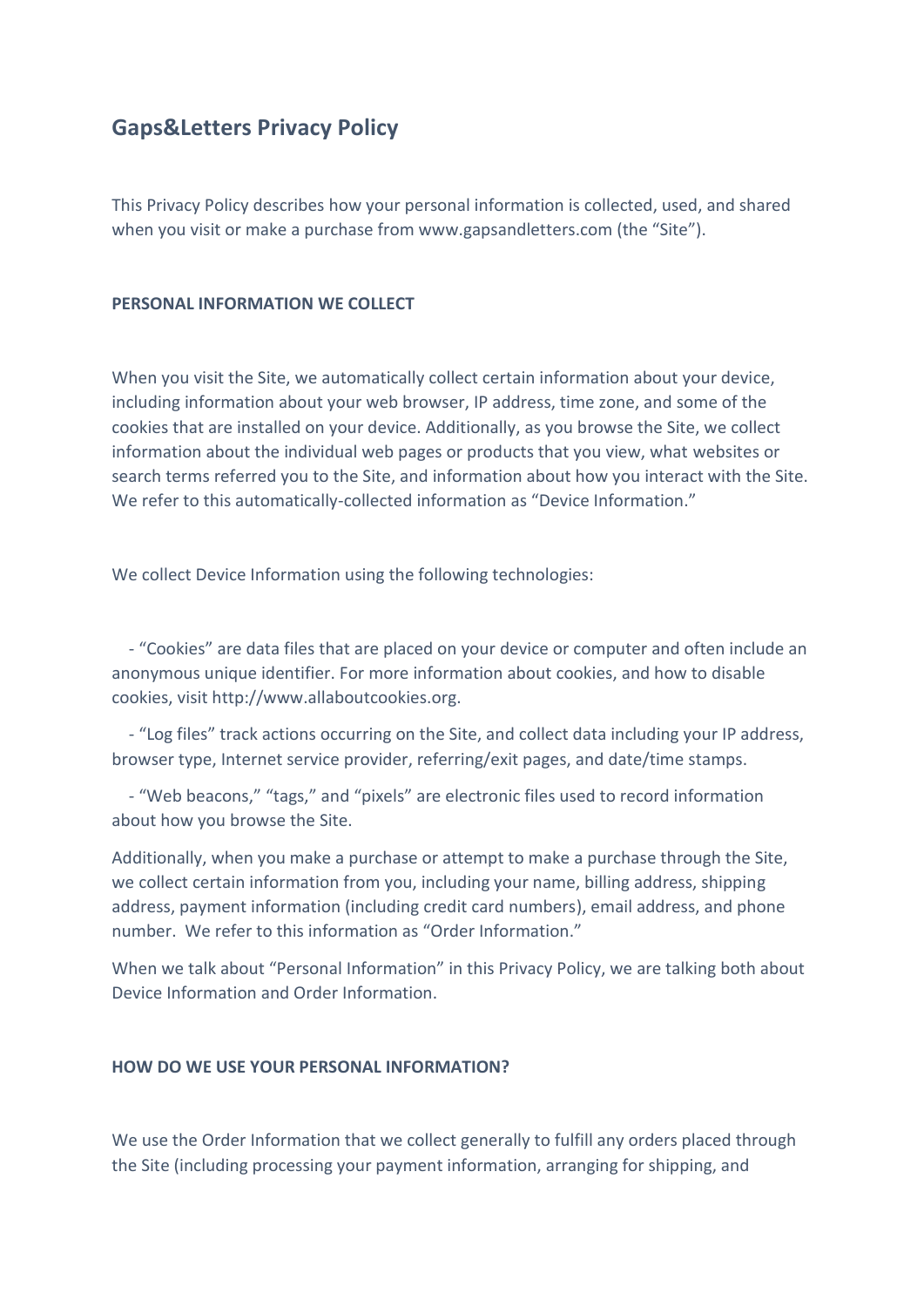providing you with invoices and/or order confirmations). Additionally, we use this Order Information to:

Communicate with you; Screen our orders for potential risk or fraud; and

When in line with the preferences you have shared with us, provide you with information or advertising relating to our products or services.

We use the Device Information that we collect to help us screen for potential risk and fraud (in particular, your IP address), and more generally to improve and optimize our Site (for example, by generating analytics about how our customers browse and interact with the Site, and to assess the success of our marketing and advertising campaigns).

We share your Personal Information with third parties to help us use your Personal Information, as described above. For example, we use Shopify to power our online store- you can read more about how Shopify uses your Personal Information here: https://www.shopify.com/legal/privacy. We also use Google Analytics to help us understand how our customers use the Site--you can read more about how Google uses your Personal Information here: https://www.google.com/intl/en/policies/privacy/. You can also opt-out of Google Analytics here: https://tools.google.com/dlpage/gaoptout.

Finally, we may also share your Personal Information to comply with applicable laws and regulations, to respond to a subpoena, search warrant or other lawful request for information we receive, or to otherwise protect our rights.

### **BEHAVIOURAL ADVERTISING**

As described above, we use your Personal Information to provide you with targeted advertisements or marketing communications we believe may be of interest to you. For more information about how targeted advertising works, you can visit the Network Advertising Initiative's ("NAI") educational page at

http://www.networkadvertising.org/understanding-online-advertising/how-does-it-work.

You can opt out of targeted advertising by:

FACEBOOK - https://www.facebook.com/settings/?tab=ads

GOOGLE - https://www.google.com/settings/ads/anonymous

 BING - https://advertise.bingads.microsoft.com/en-us/resources/policies/personalizedads

Additionally, you can opt out of some of these services by visiting the Digital Advertising Alliance's opt-out portal at: http://optout.aboutads.info/.

### **DO NOT TRACK**